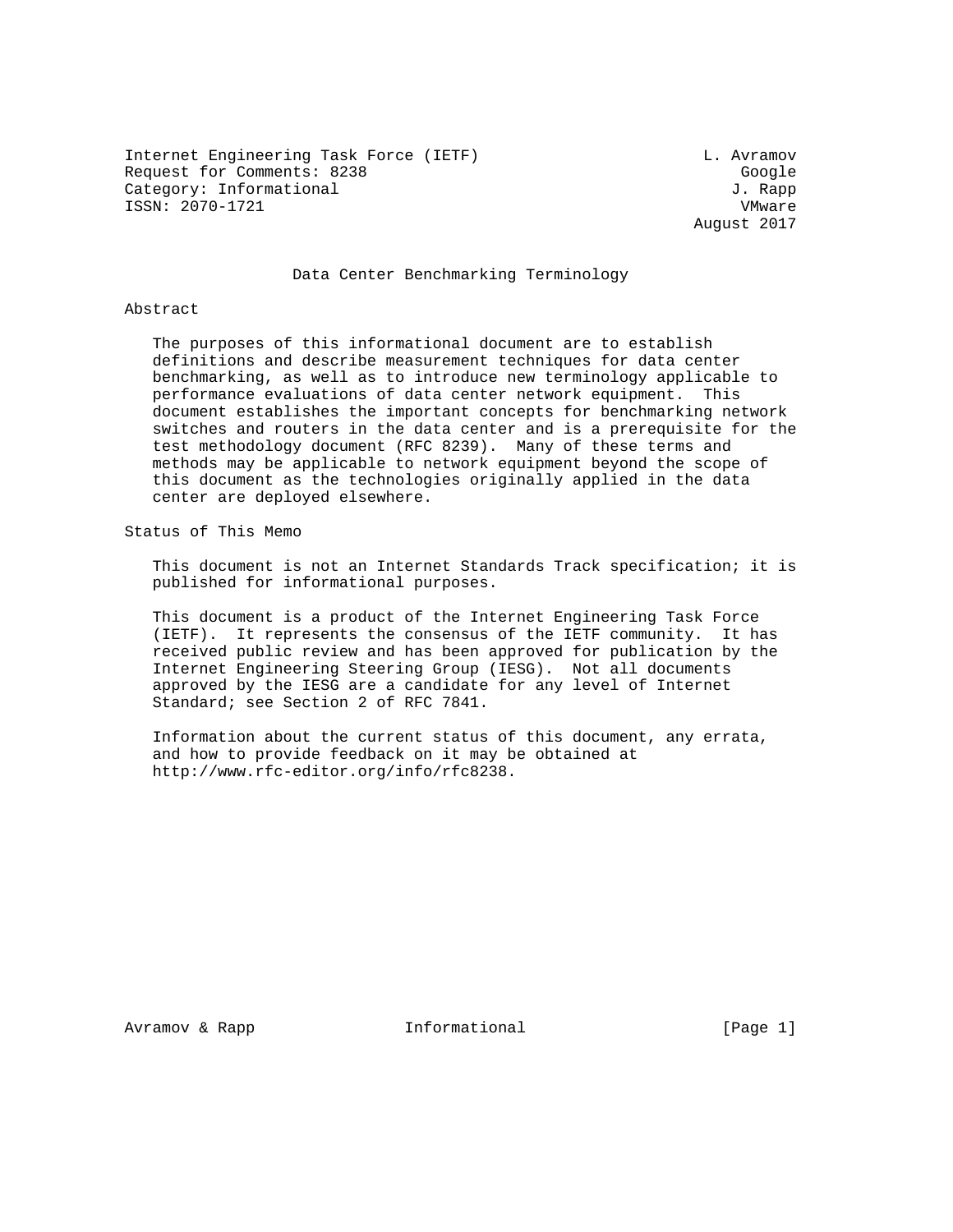## Copyright Notice

 Copyright (c) 2017 IETF Trust and the persons identified as the document authors. All rights reserved.

 This document is subject to BCP 78 and the IETF Trust's Legal Provisions Relating to IETF Documents

 (http://trustee.ietf.org/license-info) in effect on the date of publication of this document. Please review these documents carefully, as they describe your rights and restrictions with respect to this document. Code Components extracted from this document must include Simplified BSD License text as described in Section 4.e of the Trust Legal Provisions and are provided without warranty as described in the Simplified BSD License.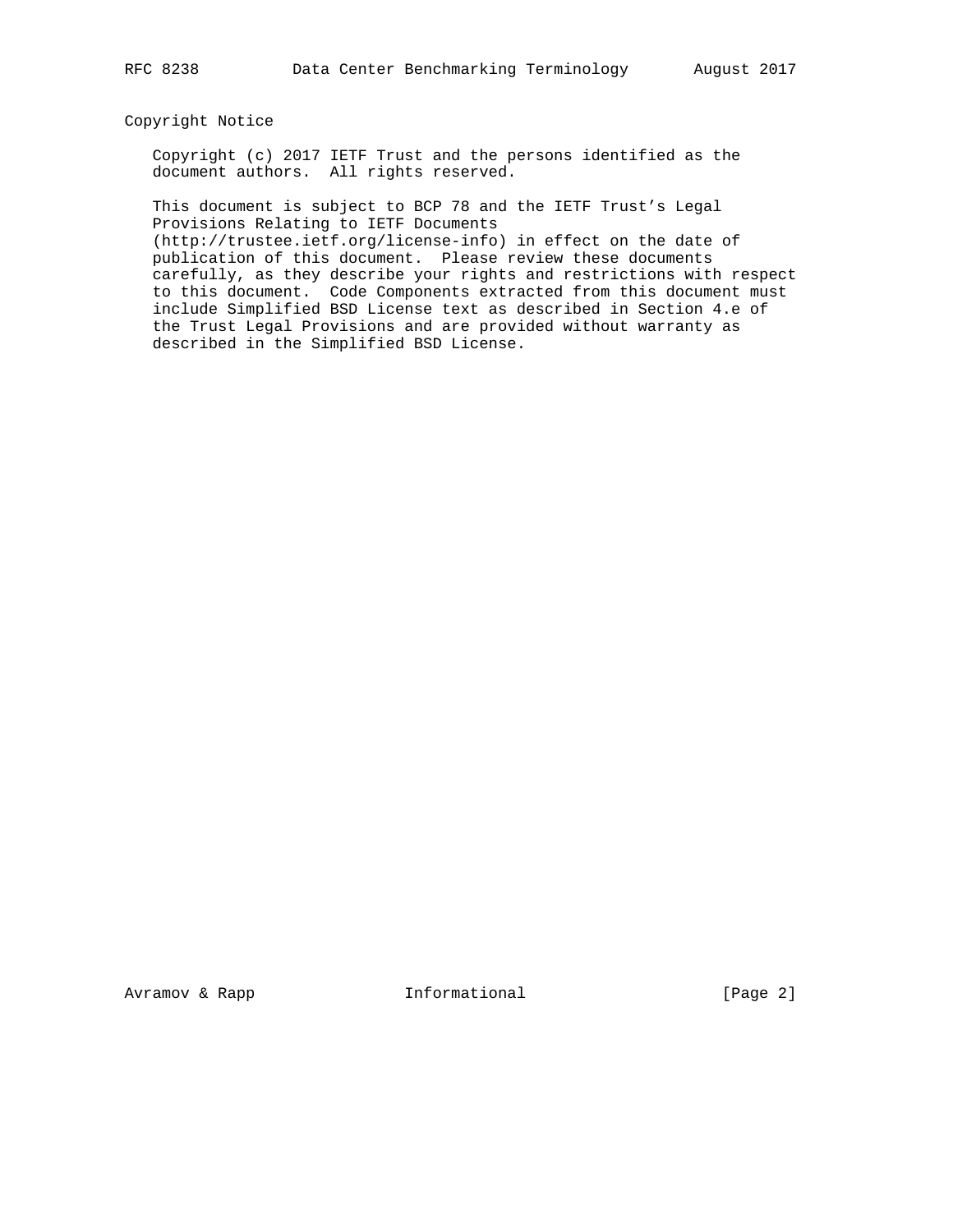| 2. |                                                   |
|----|---------------------------------------------------|
|    |                                                   |
|    |                                                   |
|    |                                                   |
|    |                                                   |
|    |                                                   |
|    |                                                   |
|    |                                                   |
|    |                                                   |
|    |                                                   |
|    |                                                   |
|    |                                                   |
|    |                                                   |
|    |                                                   |
|    |                                                   |
|    |                                                   |
|    |                                                   |
|    |                                                   |
|    | $6.1$ .                                           |
|    |                                                   |
|    |                                                   |
|    | 6.1.3. Measurement Units 14                       |
|    | 6.2.                                              |
|    |                                                   |
|    |                                                   |
|    |                                                   |
|    | 7. Application Throughput: Data Center Goodput 16 |
|    |                                                   |
|    |                                                   |
|    |                                                   |
| 8. |                                                   |
| 9. |                                                   |
|    |                                                   |
|    |                                                   |
|    |                                                   |
|    |                                                   |
|    |                                                   |
|    |                                                   |

Avramov & Rapp [Informational

 $[Page 3]$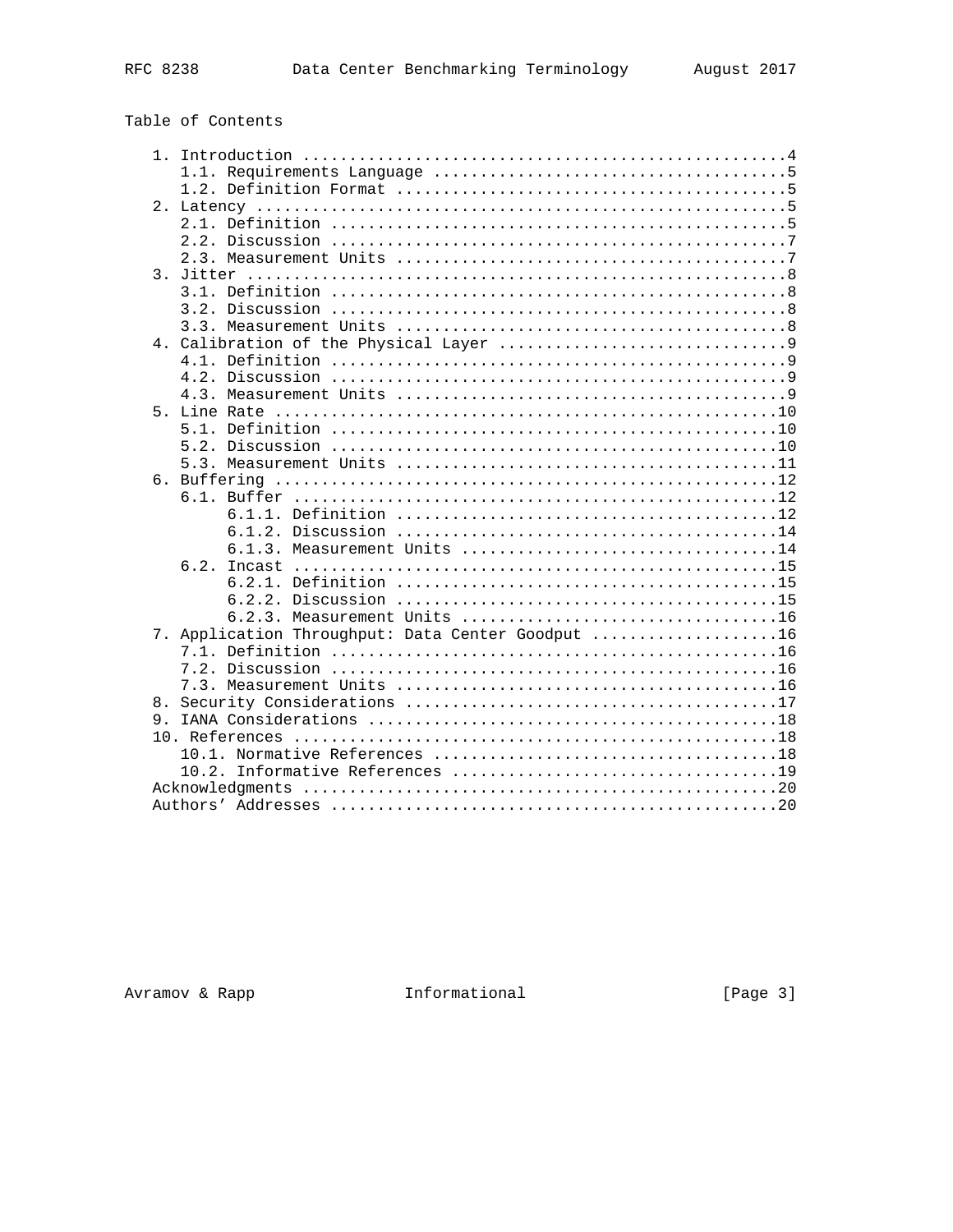# 1. Introduction

 Traffic patterns in the data center are not uniform and are constantly changing. They are dictated by the nature and variety of applications utilized in the data center. They can be largely east-west traffic flows (server to server inside the data center) in one data center and north-south (from the outside of the data center to the server) in another, while some may combine both. Traffic patterns can be bursty in nature and contain many-to-one, many-to-many, or one-to-many flows. Each flow may also be small and latency sensitive or large and throughput sensitive while containing a mix of UDP and TCP traffic. All of these may coexist in a single cluster and flow through a single network device simultaneously. Benchmarking tests for network devices have long used [RFC1242], [RFC2432], [RFC2544], [RFC2889], and [RFC3918]. These benchmarks have largely been focused around various latency attributes and max throughput of the Device Under Test (DUT) being benchmarked. These standards are good at measuring theoretical max throughput, forwarding rates, and latency under testing conditions, but they do not represent real traffic patterns that may affect these networking devices. The data center networking devices covered are switches and routers.

 Currently, typical data center networking devices are characterized by:

- High port density (48 ports or more).
- High speed (currently, up to 100 GB/s per port).
- High throughput (line rate on all ports for Layer 2 and/or Layer 3).
- Low latency (in the microsecond or nanosecond range).
- Low amount of buffer (in the MB range per networking device).
- Layer 2 and Layer 3 forwarding capability (Layer 3 not mandatory).

 This document defines a set of definitions, metrics, and new terminology, including congestion scenarios and switch buffer analysis, and redefines basic definitions in order to represent a wide mix of traffic conditions. The test methodologies are defined in [RFC8239].

Avramov & Rapp **Informational** [Page 4]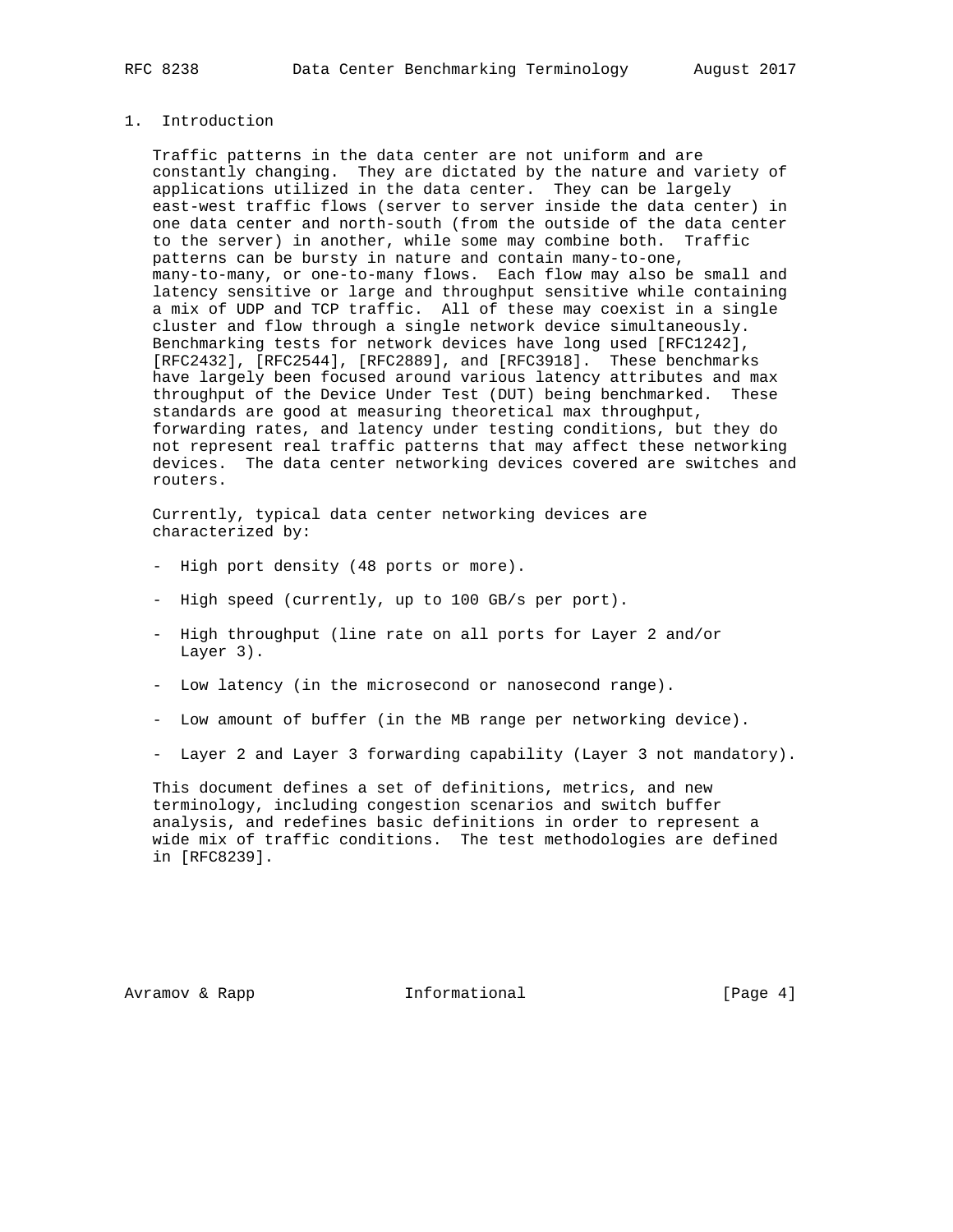#### 1.1. Requirements Language

 The key words "MUST", "MUST NOT", "REQUIRED", "SHALL", "SHALL NOT", "SHOULD", "SHOULD NOT", "RECOMMENDED", "NOT RECOMMENDED", "MAY", and "OPTIONAL" in this document are to be interpreted as described in BCP 14 [RFC2119] [RFC8174] when, and only when, they appear in all capitals, as shown here.

# 1.2. Definition Format

- Term to be defined (e.g., "latency").
- Definition: The specific definition for the term.
- Discussion: A brief discussion about the term, its application, and any restrictions on measurement procedures.
- Measurement Units: Methodology for measurements and units used to report measurements of the term in question, if applicable.

#### 2. Latency

# 2.1. Definition

 Latency is the amount of time it takes a frame to transit the DUT. Latency is measured in units of time (seconds, milliseconds, microseconds, and so on). The purpose of measuring latency is to understand the impact of adding a device in the communication path.

 The latency interval can be assessed between different combinations of events, regardless of the type of switching device (bit forwarding, aka cut-through; or a store-and-forward device). [RFC1242] defined latency differently for each of these types of devices.

Traditionally, the latency measurement definitions are:

- FILO (First In Last Out):

 The time interval starting when the end of the first bit of the input frame reaches the input port and ending when the last bit of the output frame is seen on the output port.

Avramov & Rapp **Informational** [Page 5]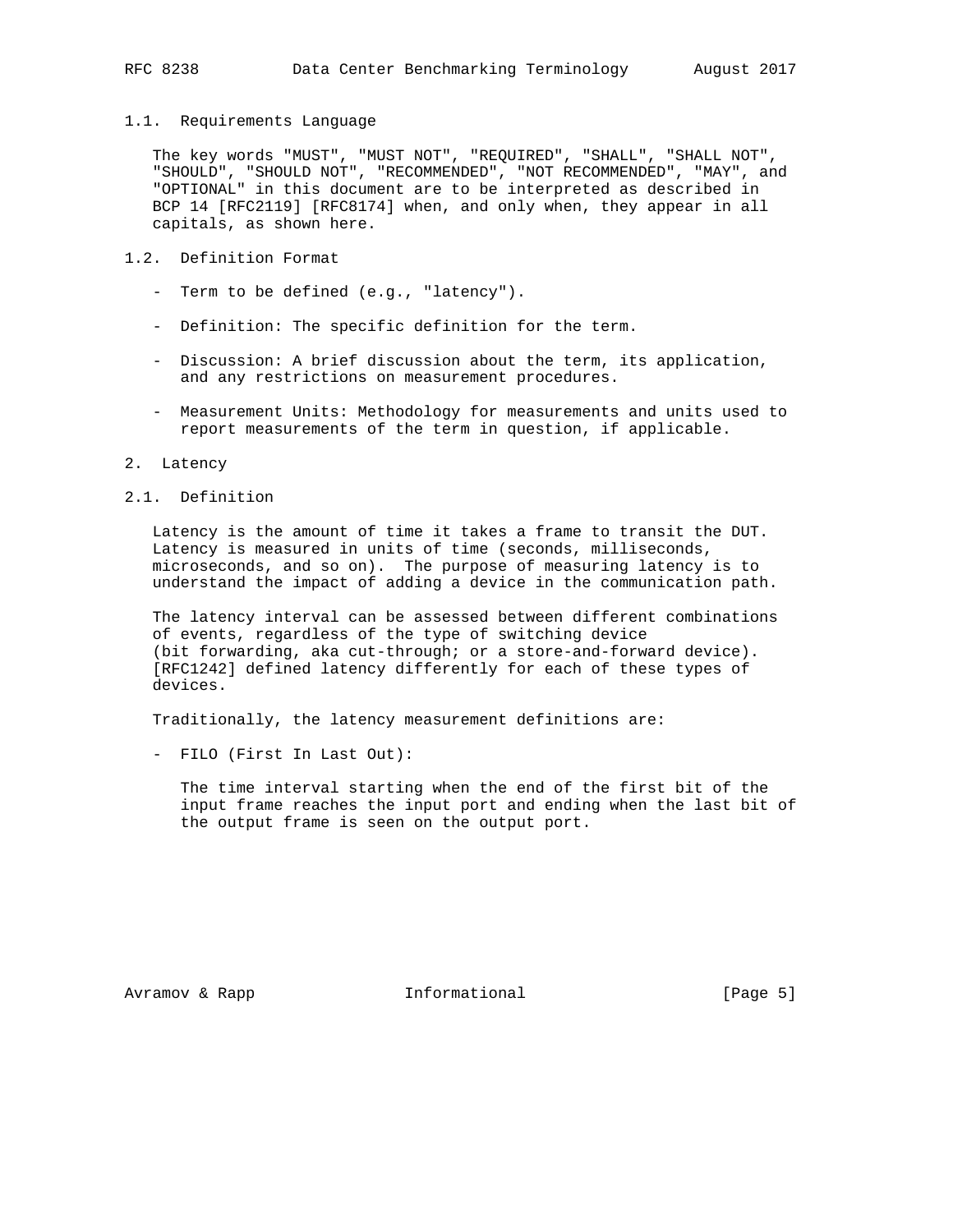- FIFO (First In First Out):

 The time interval starting when the end of the first bit of the input frame reaches the input port and ending when the start of the first bit of the output frame is seen on the output port. Latency (as defined in [RFC1242]) for bit-forwarding devices uses these events.

- LILO (Last In Last Out):

 The time interval starting when the last bit of the input frame reaches the input port and the last bit of the output frame is seen on the output port.

- LIFO (Last In First Out):

 The time interval starting when the last bit of the input frame reaches the input port and ending when the first bit of the output frame is seen on the output port. Latency (as defined in [RFC1242]) for store-and-forward devices uses these events.

 Another possible way to summarize the four definitions above is to refer to the bit positions as they normally occur: input to output.

- FILO is FL (First bit Last bit).
- FIFO is FF (First bit First bit).
- LILO is LL (Last bit Last bit).
- LIFO is LF (Last bit First bit).

 This definition, as explained in this section in the context of data center switch benchmarking, is in lieu of the previous definition of "latency" as provided in RFC 1242, Section 3.8 and quoted here:

 For store and forward devices: The time interval starting when the last bit of the input frame reaches the input port and ending when the first bit of the output frame is seen on the output port.

 For bit forwarding devices: The time interval starting when the end of the first bit of the input frame reaches the input port and ending when the start of the first bit of the output frame is seen on the output port.

Avramov & Rapp  $I_n$  Informational [Page 6]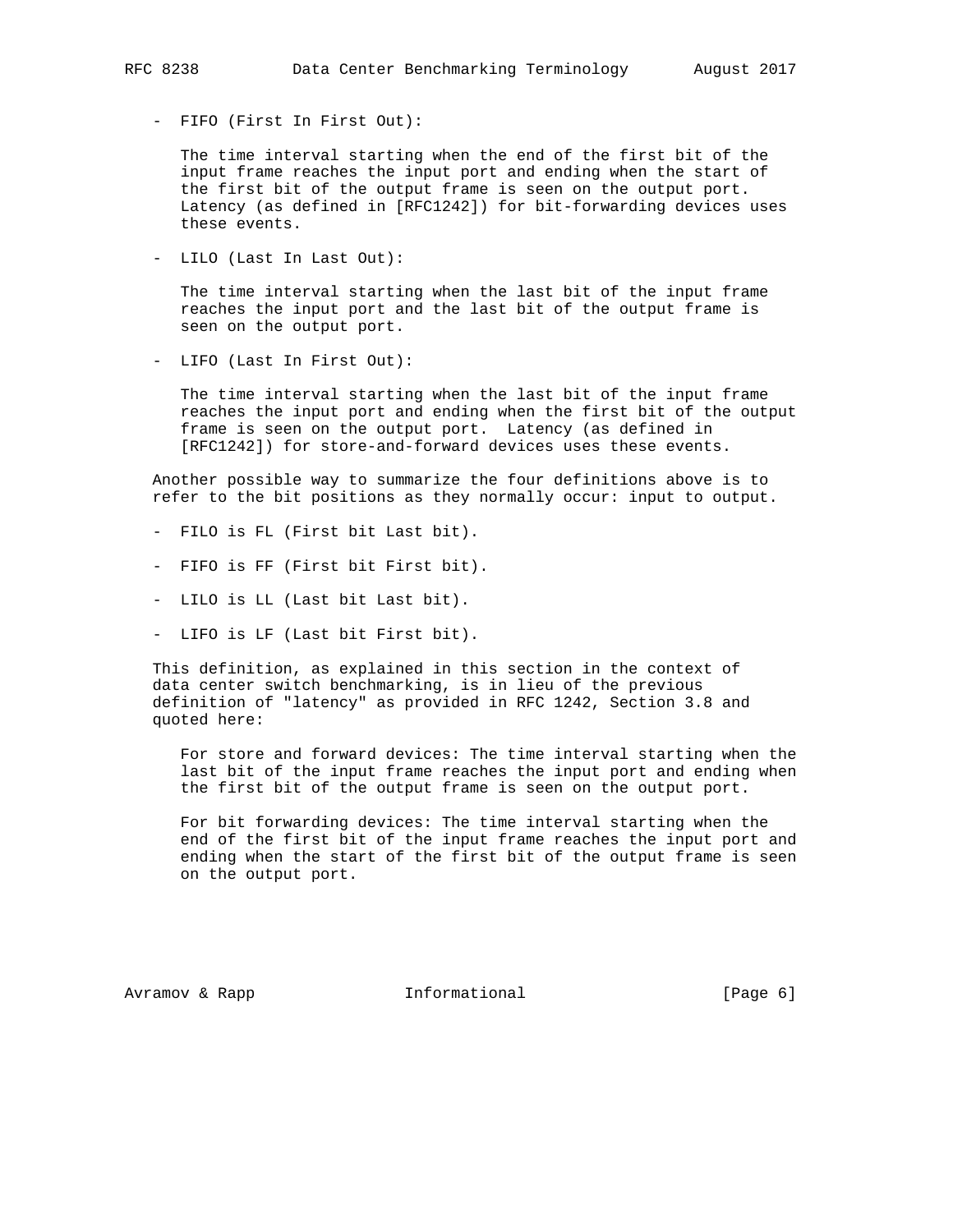To accommodate both types of network devices and hybrids of the two types that have emerged, switch latency measurements made according to this document MUST be measured with the FILO events. FILO will include the latency of the switch and the latency of the frame as well as the serialization delay. It is a picture of the "whole" latency going through the DUT. For applications that are latency sensitive and can function with initial bytes of the frame, FIFO (or, for bit-forwarding devices, latency per RFC 1242) MAY be used. In all cases, the event combinations used in latency measurements MUST be reported.

2.2. Discussion

 As mentioned in Section 2.1, FILO is the most important measuring definition.

 Not all DUTs are exclusively cut-through or store-and-forward. Data center DUTs are frequently store-and-forward for smaller packet sizes and then change to cut-through behavior at specific larger packet sizes. The value of the packet size at which the behavior changes MAY be configurable, depending on the DUT manufacturer. FILO covers both scenarios: store-and-forward and cut-through. The threshold for the change in behavior does not matter for benchmarking, since FILO covers both possible scenarios.

 The LIFO mechanism can be used with store-and-forward switches but not with cut-through switches, as it will provide negative latency values for larger packet sizes because LIFO removes the serialization delay. Therefore, this mechanism MUST NOT be used when comparing the latencies of two different DUTs.

#### 2.3. Measurement Units

 The measuring methods to use for benchmarking purposes are as follows:

- 1) FILO MUST be used as a measuring method, as this will include the latency of the packet; today, the application commonly needs to read the whole packet to process the information and take an action.
- 2) FIFO MAY be used for certain applications able to process the data as the first bits arrive -- for example, with a Field-Programmable Gate Array (FPGA).
- 3) LIFO MUST NOT be used because, unlike all the other methods, it subtracts the latency of the packet.

Avramov & Rapp **Informational** [Page 7]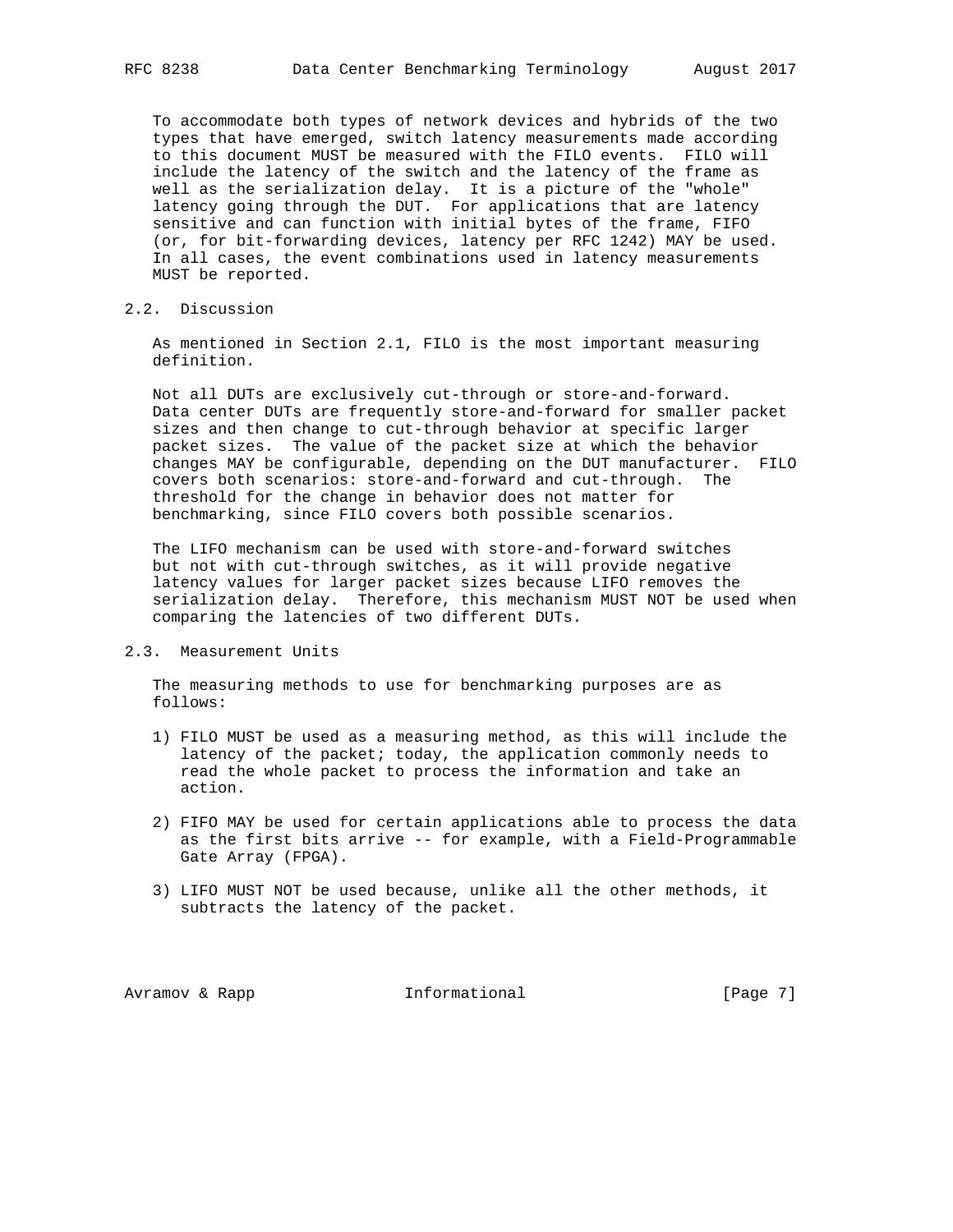# 3. Jitter

# 3.1. Definition

 In the context of the data center, jitter is synonymous with the common term "delay variation". It is derived from multiple measurements of one-way delay, as described in RFC 3393. The mandatory definition of "delay variation" is the Packet Delay Variation (PDV) as defined in Section 4.2 of [RFC5481]. When considering a stream of packets, the delays of all packets are subtracted from the minimum delay over all packets in the stream. This facilitates the assessment of the range of delay variation (Max - Min) or a high percentile of PDV (99th percentile, for robustness against outliers).

 When First-bit to Last-bit timestamps are used for delay measurement, then delay variation MUST be measured using packets or frames of the same size, since the definition of latency includes the serialization time for each packet. Otherwise, if using First-bit to First-bit, the size restriction does not apply.

#### 3.2. Discussion

 In addition to a PDV range and/or a high percentile of PDV, Inter-Packet Delay Variation (IPDV) as defined in Section 4.1 of [RFC5481] (differences between two consecutive packets) MAY be used for the purpose of determining how packet spacing has changed during transfer -- for example, to see if a packet stream has become closely spaced or "bursty". However, the absolute value of IPDV SHOULD NOT be used, as this "collapses" the "bursty" and "dispersed" sides of the IPDV distribution together.

## 3.3. Measurement Units

 The measurement of delay variation is expressed in units of seconds. A PDV histogram MAY be provided for the population of packets measured.

Avramov & Rapp **Informational** [Page 8]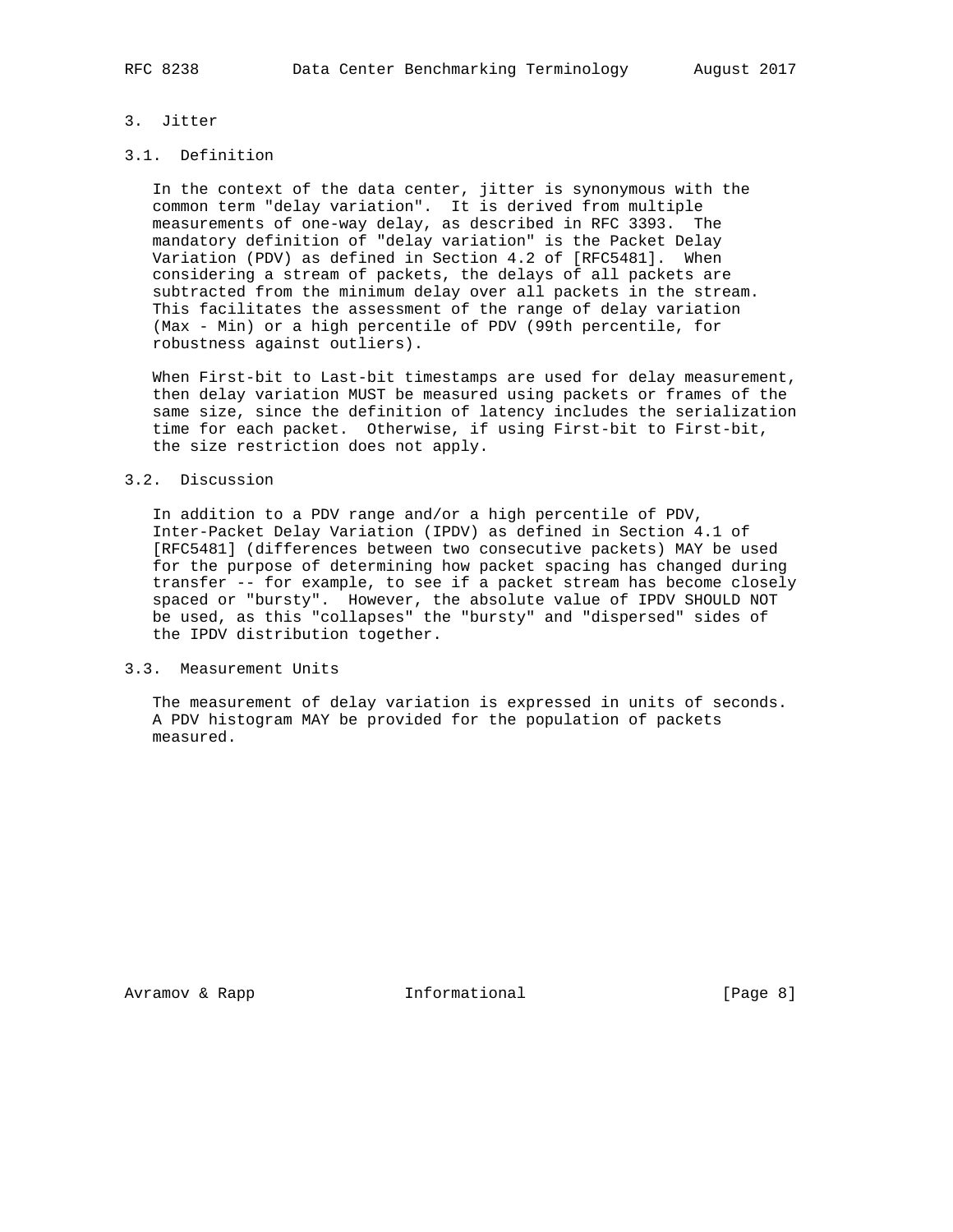- 4. Calibration of the Physical Layer
- 4.1. Definition

 Calibration of the physical layer consists of defining and measuring the latency of the physical devices used to perform tests on the DUT.

 It includes the list of all physical-layer components used, as specified here:

- Type of device used to generate traffic / measure traffic.
- Type of line cards used on the traffic generator.
- Type of transceivers on the traffic generator.
- Type of transceivers on the DUT.
- Type of cables.
- Length of cables.
- Software name and version of the traffic generator and DUT.
- A list of enabled features on the DUT MAY be provided and is recommended (especially in the case of control-plane protocols, such as the Link Layer Discovery Protocol and Spanning Tree). A comprehensive configuration file MAY be provided to this effect.

## 4.2. Discussion

 Calibration of the physical layer contributes to end-to-end latency and should be taken into account when evaluating the DUT. Small variations in the physical components of the test may impact the latency being measured; therefore, they MUST be described when presenting results.

# 4.3. Measurement Units

 It is RECOMMENDED that all cables used for testing (1) be of the same type and length and (2) come from the same vendor whenever possible. It is a MUST to document the cable specifications listed in Section 4.1, along with the test results. The test report MUST specify whether or not the cable latency has been subtracted from the test measurements. The accuracy of the traffic-generator measurements MUST be provided (for current test equipment, this is usually a value within a range of 20 ns).

Avramov & Rapp  $I_n$  Informational [Page 9]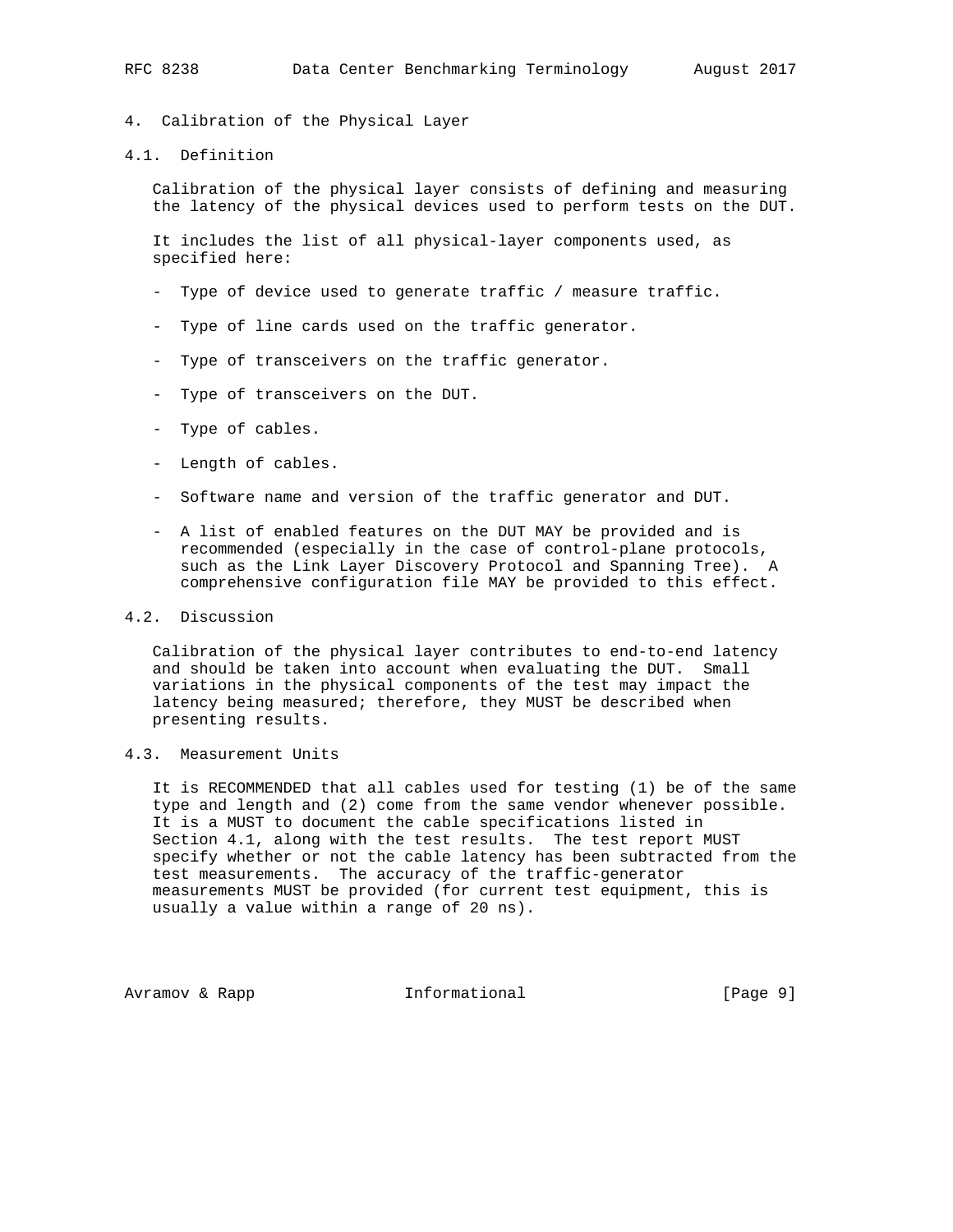### 5. Line Rate

## 5.1. Definition

 The transmit timing, or maximum transmitted data rate, is controlled by the "transmit clock" in the DUT. The receive timing (maximum ingress data rate) is derived from the transmit clock of the connected interface.

 The line rate or physical-layer frame rate is the maximum capacity to send frames of a specific size at the transmit clock frequency of the DUT.

 The term "nominal value of line rate" defines the maximum speed capability for the given port -- for example (expressed as Gigabit Ethernet), 1 GE, 10 GE, 40 GE, 100 GE.

 The frequency ("clock rate") of the transmit clock in any two connected interfaces will never be precisely the same; therefore, a tolerance is needed. This will be expressed by a Parts Per Million (PPM) value. The IEEE standards allow a specific +/- variance in the transmit clock rate, and Ethernet is designed to allow for small, normal variations between the two clock rates. This results in a tolerance of the line-rate value when traffic is generated from test equipment to a DUT.

Line rate SHOULD be measured in frames per second (FPS).

# 5.2. Discussion

 For a transmit clock source, most Ethernet switches use "clock modules" (also called "oscillator modules") that are sealed, internally temperature-compensated, and very accurate. The output frequency of these modules is not adjustable because it is not necessary. Many test sets, however, offer a software-controlled adjustment of the transmit clock rate. These adjustments SHOULD be used to "compensate" the test equipment in order to not send more than the line rate of the DUT.

 To allow for the minor variations typically found in the clock rate of commercially available clock modules and other crystal-based oscillators, Ethernet standards specify the maximum transmit clock-rate variation to be not more than +/- 100 PPM from a calculated center frequency. Therefore, a DUT must be able to accept frames at a rate within +/- 100 PPM to comply with the standards.

Avramov & Rapp **Informational** [Page 10]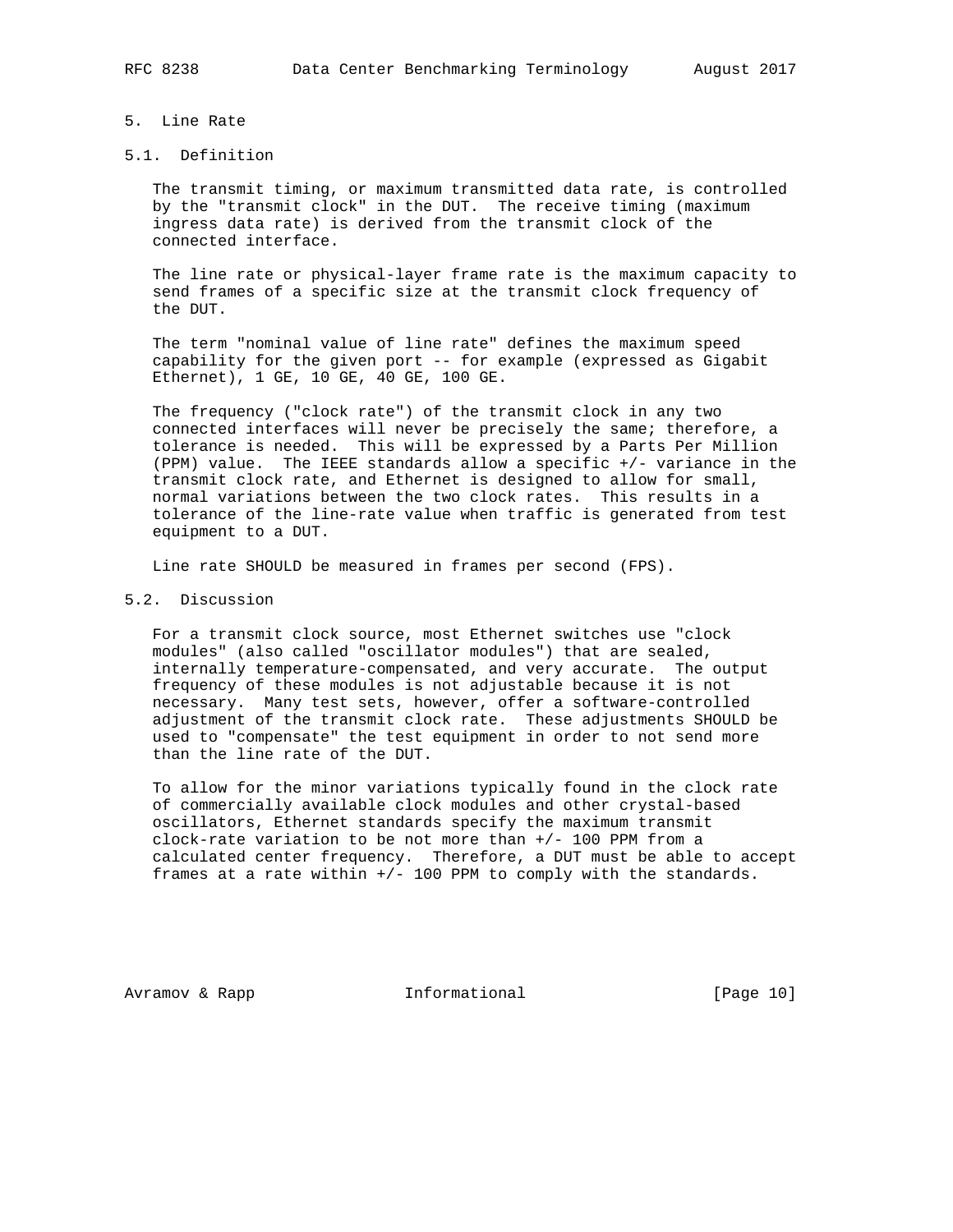Very few clock circuits are precisely  $+/-$  0.0 PPM because:

- 1. The Ethernet standards allow a maximum variance of +/- 100 PPM over time. Therefore, it is normal for the frequency of the oscillator circuits to experience variation over time and over a wide temperature range, among other external factors.
- 2. The crystals, or clock modules, usually have a specific +/- PPM variance that is significantly better than +/- 100 PPM. Oftentimes, this is  $+/-$  30 PPM or better in order to be considered a "certification instrument".

 When testing an Ethernet switch throughput at "line rate", any specific switch will have a clock-rate variance. If a test set is running +1 PPM faster than a switch under test and a sustained line-rate test is performed, a gradual increase in latency and, eventually, packet drops as buffers fill and overflow in the switch, can be observed. Depending on how much clock variance there is between the two connected systems, the effect may be seen after the traffic stream has been running for a few hundred microseconds, a few milliseconds, or seconds. The same low latency, and no packet loss, can be demonstrated by setting the test set's link occupancy to slightly less than 100 percent link occupancy. Typically, 99 percent link occupancy produces excellent low latency and no packet loss. No Ethernet switch or router will have a transmit clock rate of exactly +/- 0.0 PPM. Very few (if any) test sets have a clock rate that is precisely +/- 0.0 PPM.

 Test-set equipment manufacturers are well aware of the standards and allow a software-controlled +/- 100 PPM "offset" (clock-rate adjustment) to compensate for normal variations in the clock speed of DUTs. This offset adjustment allows engineers to determine the approximate speed at which the connected device is operating and verify that it is within parameters allowed by standards.

5.3. Measurement Units

"Line rate" can be measured in terms of "frame rate":

 Frame Rate = Transmit-Clock-Frequency / (Frame-Length\*8 + Minimum\_Gap + Preamble + Start-Frame Delimiter)

 Minimum\_Gap represents the interframe gap. This formula "scales up" or "scales down" to represent 1 GB Ethernet, 10 GB Ethernet, and so on.

Avramov & Rapp **Informational** [Page 11]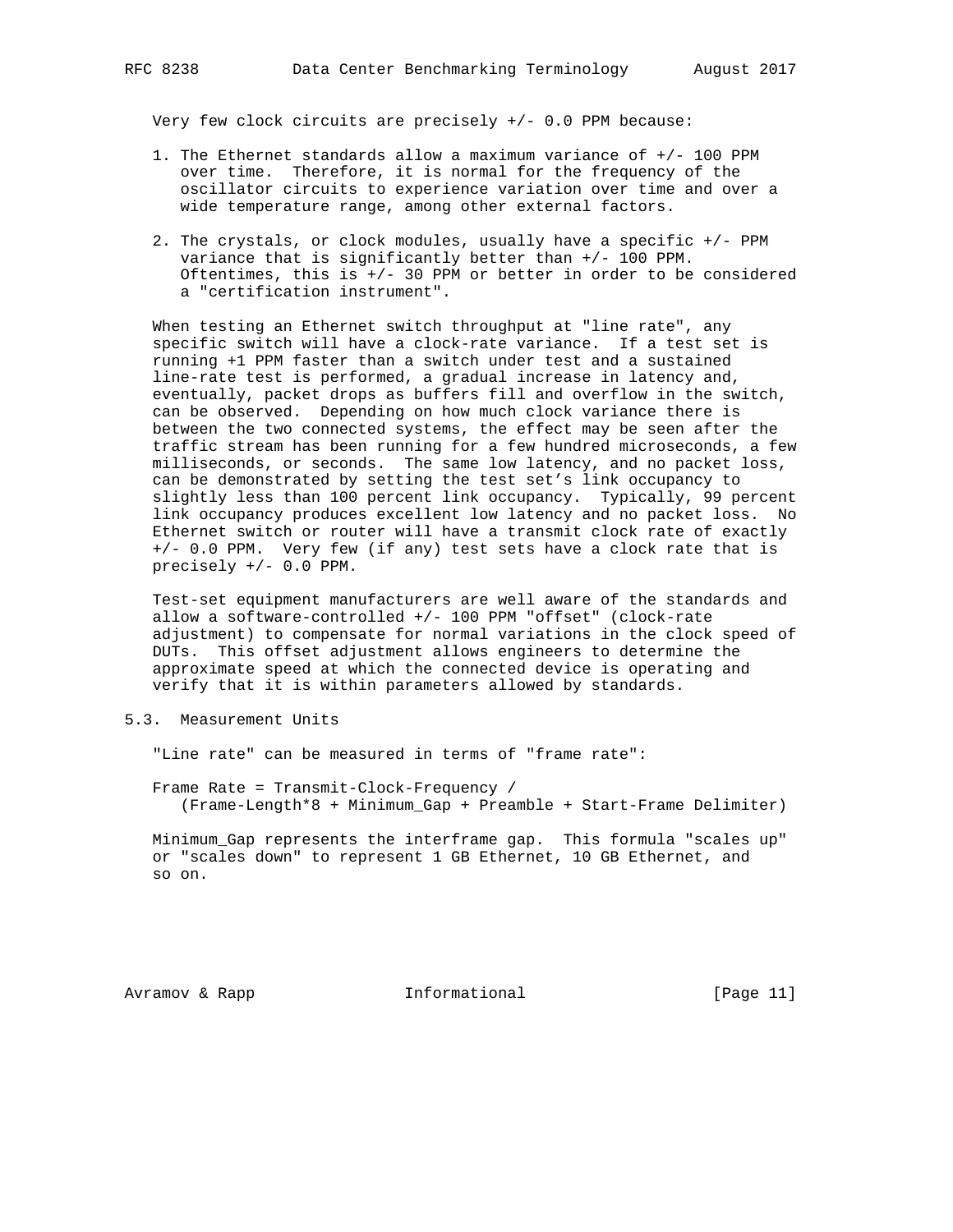Example for 1 GB Ethernet speed with 64-byte frames:

Frame Rate = 1,000,000,000 /  $(64*8 + 96 + 56 + 8)$ 

- $= 1,000,000,000 / 672$
- = 1,488,095.2 FPS

Considering the allowance of  $+/-$  100 PPM, a switch may "legally" transmit traffic at a frame rate between 1,487,946.4 FPS and 1,488,244 FPS. Each 1 PPM variation in clock rate will translate to a frame-rate increase or decrease of 1.488 FPS.

 In a production network, it is very unlikely that one would see precise line rate over a very brief period. There is no observable difference between dropping packets at 99% of line rate and 100% of line rate.

 Line rate can be measured at 100% of line rate with a -100 PPM adjustment.

Line rate SHOULD be measured at 99.98% with a 0 PPM adjustment.

The PPM adjustment SHOULD only be used for a line-rate measurement.

- 6. Buffering
- 6.1. Buffer
- 6.1.1. Definition
	- Buffer Size: The term "buffer size" represents the total amount of frame-buffering memory available on a DUT. This size is expressed in B (bytes), KB (kilobytes), MB (megabytes), or GB (gigabytes). When the buffer size is expressed, an indication of the frame MTU (Maximum Transmission Unit) used for that measurement is also necessary, as well as the CoS (Class of Service) or DSCP (Differentiated Services Code Point) value set, as oftentimes the buffers are carved by a quality-of-service implementation. Please refer to Section 3 of [RFC8239] for further details.

 Example: The Buffer Size of the DUT when sending 1518-byte frames is 18 MB.

 Port Buffer Size: The port buffer size is the amount of buffer for a single ingress port, a single egress port, or a combination of ingress and egress buffering locations for a single port. We mention the three locations for the port buffer because the DUT's

Avramov & Rapp **Informational** [Page 12]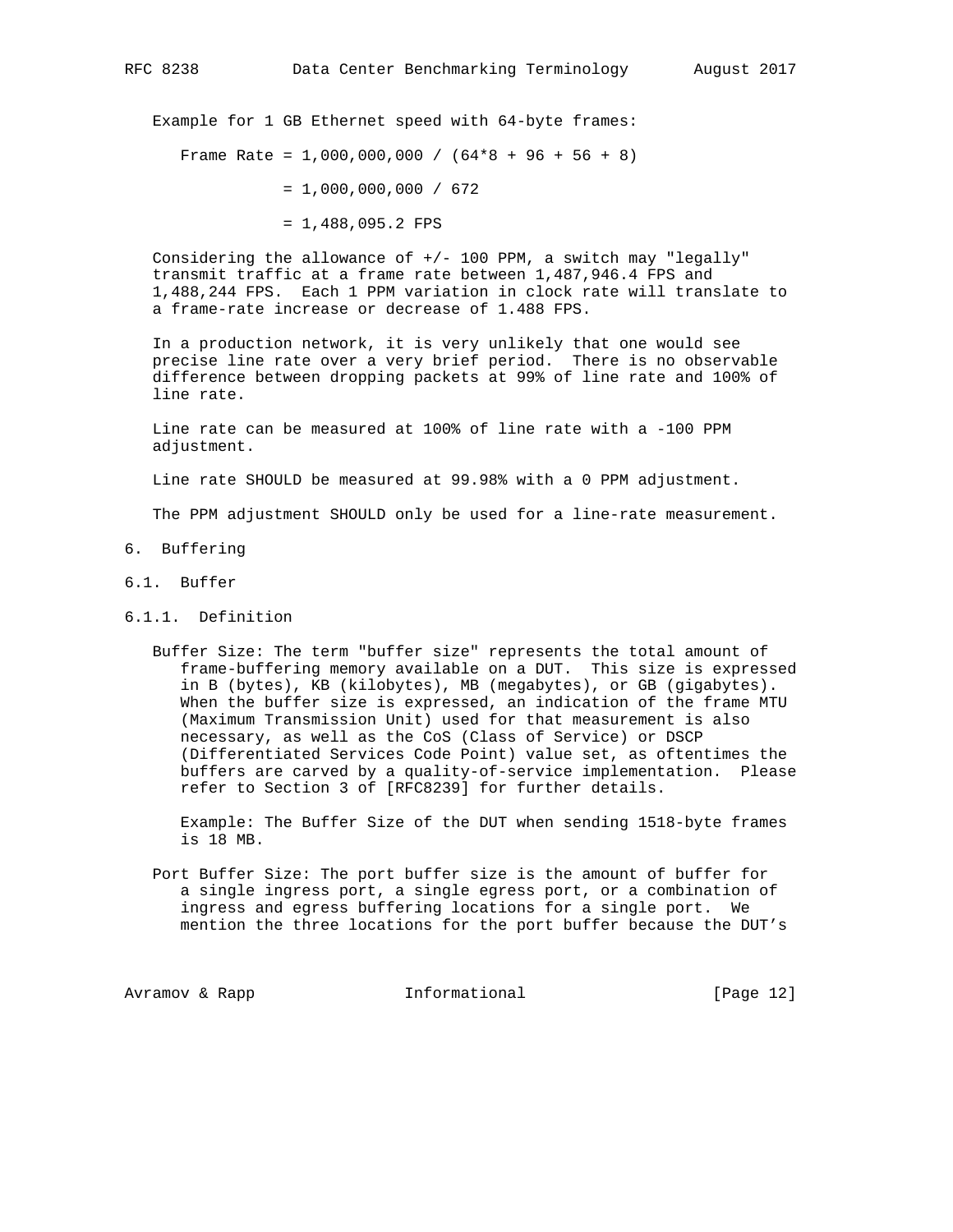buffering scheme can be unknown or untested, so knowing the buffer location helps clarify the buffer architecture and, consequently, the total buffer size. The Port Buffer Size is an informational value that MAY be provided by the DUT vendor. It is not a value that is tested by benchmarking. Benchmarking will be done using the Maximum Port Buffer Size or Maximum Buffer Size methodology.

 Maximum Port Buffer Size: In most cases, this is the same as the Port Buffer Size. In a certain type of switch architecture called "SoC" (switch on chip), there is a port buffer and a shared buffer pool available for all ports. The Maximum Port Buffer Size, in terms of an SoC buffer, represents the sum of the port buffer and the maximum value of shared buffer allowed for this port, defined in terms of B (bytes), KB (kilobytes), MB (megabytes), or GB (gigabytes). The Maximum Port Buffer Size needs to be expressed along with the frame MTU used for the measurement and the CoS or DSCP bit value set for the test.

 Example: A DUT has been measured to have 3 KB of port buffer for 1518-byte frames, and a total of 4.7 MB of maximum port buffer for 1518-byte frames and a CoS of 0.

 Maximum DUT Buffer Size: This is the total buffer size that a DUT can be measured to have. It is most likely different than the Maximum Port Buffer Size. It can also be different from the sum of Maximum Port Buffer Size. The Maximum Buffer Size needs to be expressed along with the frame MTU used for the measurement and along with the CoS or DSCP value set during the test.

 Example: A DUT has been measured to have 3 KB of port buffer for 1518-byte frames and a total of 4.7 MB of maximum port buffer for 1518-byte frames. The DUT has a Maximum Buffer Size of 18 MB at 1500 B and a CoS of 0.

- Burst: A burst is a fixed number of packets sent over a percentage of line rate for a defined port speed. The amount of frames sent is evenly distributed across the interval T. A constant, C, can be defined to provide the average time between two evenly spaced consecutive packets.
- Microburst: A microburst is a type of burst where packet drops occur when there is not sustained or noticeable congestion on a link or device. One characteristic of a microburst is when the burst is not evenly distributed over T and is less than the constant C (C = the average time between two evenly spaced consecutive packets).

Avramov & Rapp **Informational** [Page 13]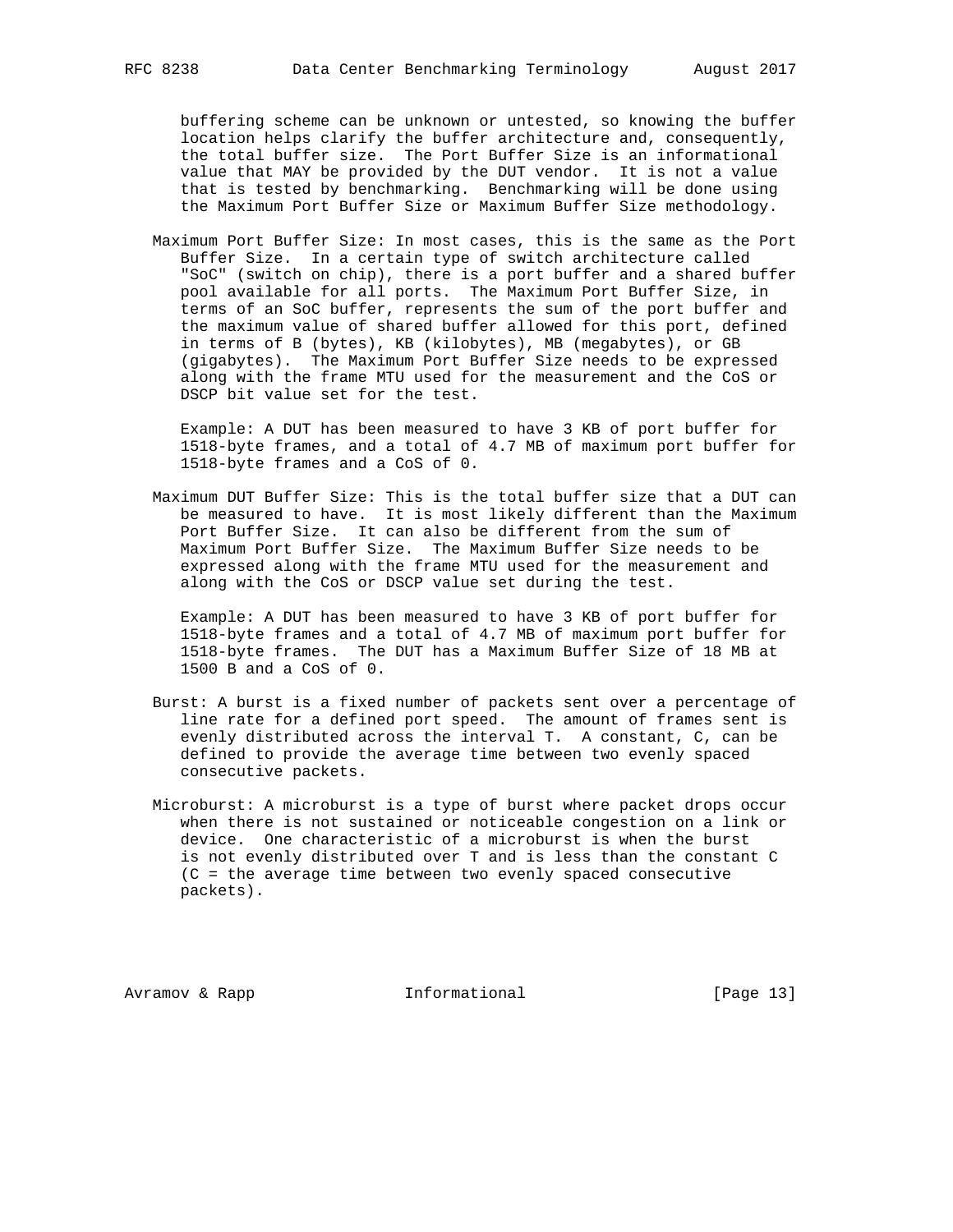Intensity of Microburst: This is a percentage and represents the level, between 1 and 100%, of the microburst. The higher the number, the higher the microburst is.

 $I=[1-[ (Tp2-Tp1)+(Tp3-Tp2)+....(TpN-Tp(n-1) ] / Sum(packets)]]*100$ 

 The above definitions are not meant to comment on the ideal sizing of a buffer but rather on how to measure it. A larger buffer is not necessarily better and can cause issues with bufferbloat.

6.1.2. Discussion

 When measuring buffering on a DUT, it is important to understand the behavior of each and every port. This provides data for the total amount of buffering available on the switch. The terms of buffer efficiency help one understand the optimum packet size for the buffer or the real volume of the buffer available for a specific packet size. This section does not discuss how to conduct the test methodology; instead, it explains the buffer definitions and what metrics should be provided for comprehensive data center device-buffering benchmarking.

6.1.3. Measurement Units

When the DUT buffer is measured:

- The buffer size MUST be measured.
- The port buffer size MAY be provided for each port.
- The maximum port buffer size MUST be measured.
- The maximum DUT buffer size MUST be measured.
- The intensity of the microburst MAY be mentioned when a microburst test is performed.
- The CoS or DSCP value set during the test SHOULD be provided.

Avramov & Rapp **Informational** [Page 14]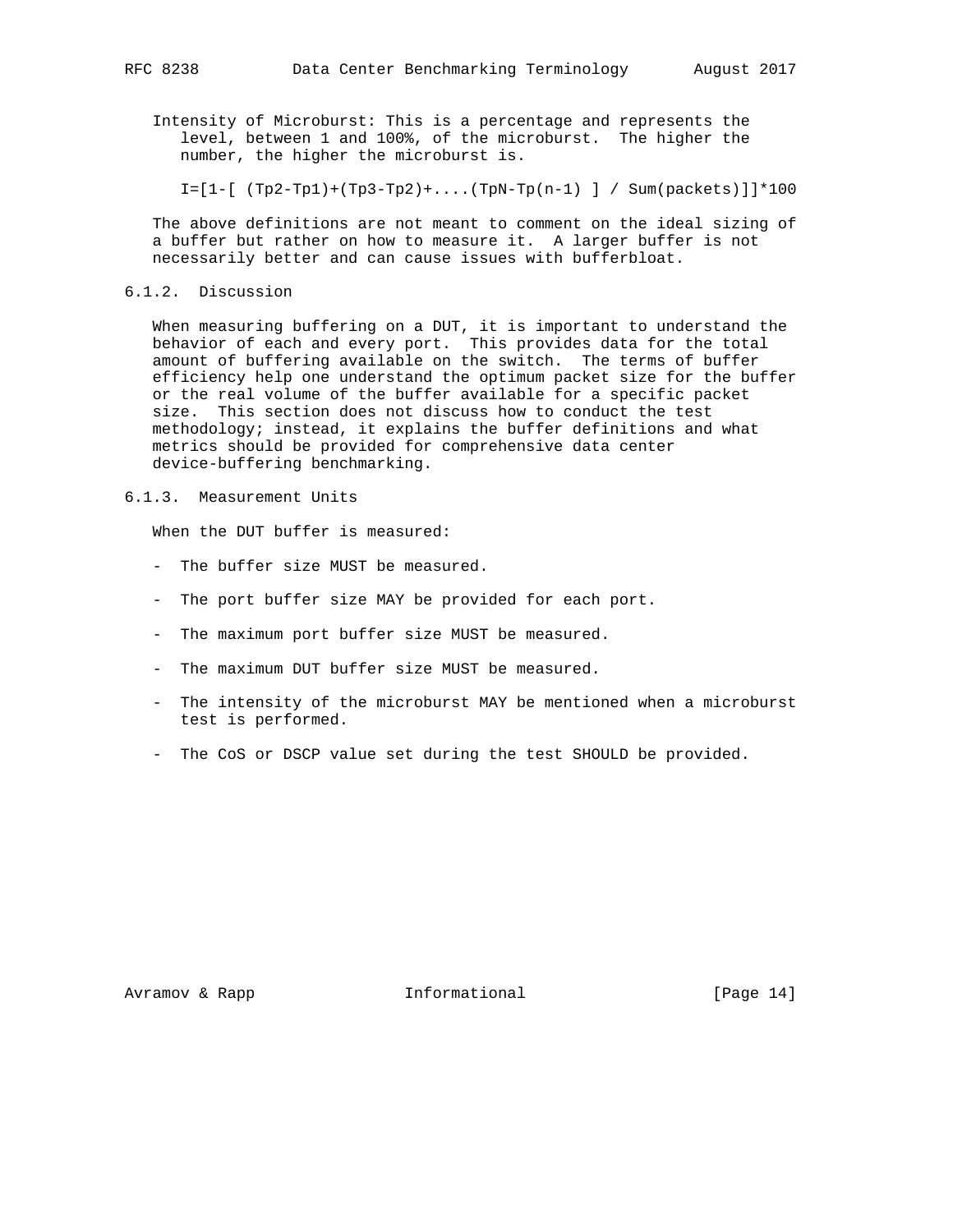# 6.2. Incast

#### 6.2.1. Definition

 The term "Incast", very commonly utilized in the data center, refers to the many-to-one or many-to-many traffic patterns. As defined in this section, it measures the number of ingress and egress ports and the percentage of synchronization attributed to them. Typically, in the data center, it would refer to many different ingress server ports (many), sending traffic to a common uplink (many-to-one), or multiple uplinks (many-to-many). This pattern is generalized for any network as many incoming ports sending traffic to one or a few uplinks.

- Synchronous arrival time: When two or more frames of sizes L1 and L2 arrive at their respective ingress port or multiple ingress ports and there is an overlap of arrival times for any of the bits on the DUT, then the L1 and L2 frames have synchronous arrival times. This is called "Incast", regardless of whether the pattern is many-to-one (simpler) or many-to-many.
- Asynchronous arrival time: This is any condition not defined by "synchronous arrival time".
- Percentage of synchronization: This defines the level of overlap (amount of bits) between frames of sizes L1,L2..Ln.

 Example: Two 64-byte frames of length L1 and L2 arrive at ingress port 1 and port 2 of the DUT. There is an overlap of 6.4 bytes between the two, where the L1 and L2 frames were on their respective ingress ports at the same time. Therefore, the percentage of synchronization is 10%.

- Stateful traffic: Stateful traffic is packets exchanged with a stateful protocol, such as TCP.
- Stateless traffic: Stateless traffic is packets exchanged with a stateless protocol, such as UDP.

# 6.2.2. Discussion

 In this scenario, buffers are used on the DUT. In an ingress buffering mechanism, the ingress port buffers would be used along with virtual output queues, when available, whereas in an egress buffering mechanism, the egress buffer of the one outgoing port would be used.

Avramov & Rapp **Informational** [Page 15]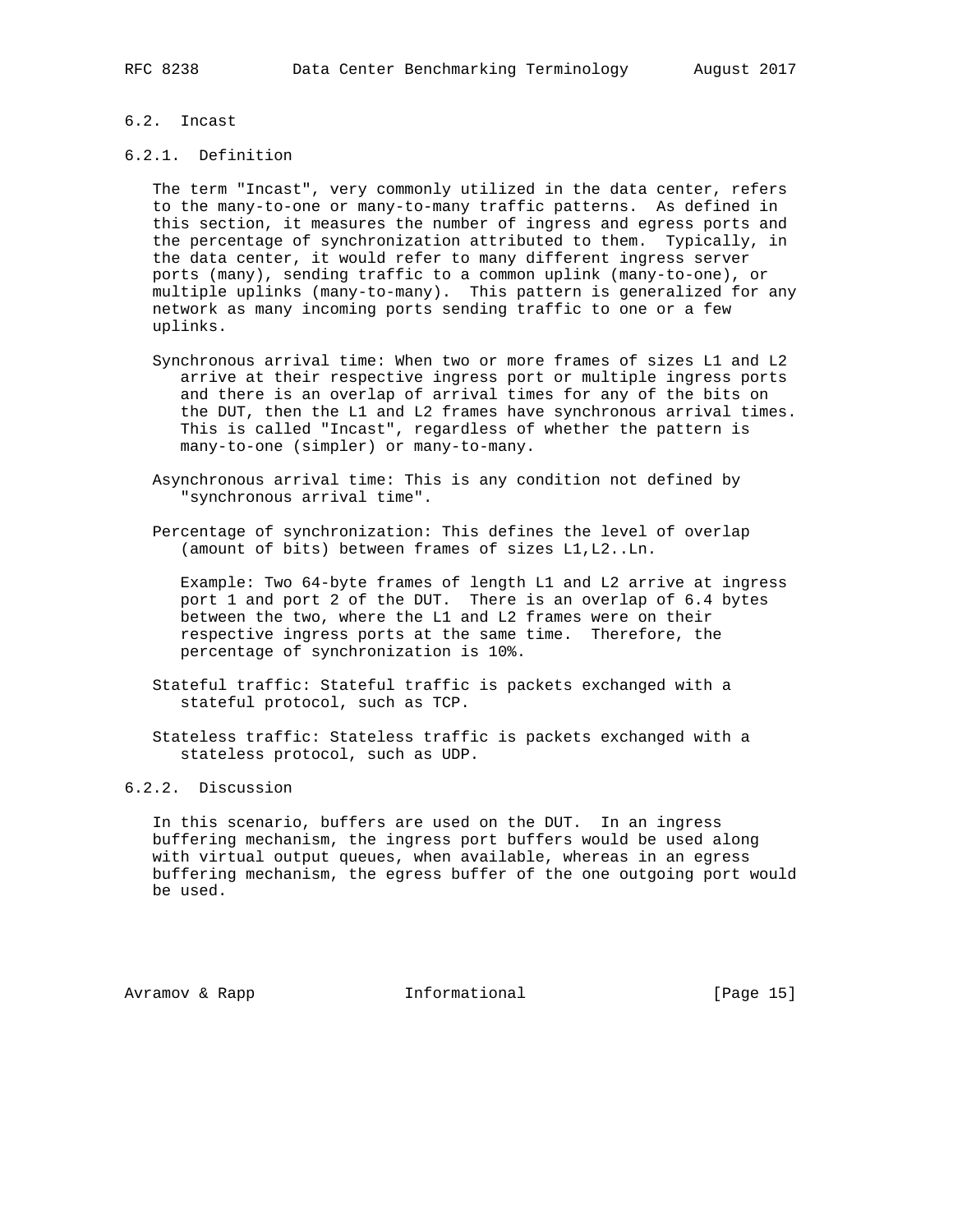In either case, regardless of where the buffer memory is located in the switch architecture, the Incast creates buffer utilization.

When one or more frames have synchronous arrival times at the DUT, they are considered to be forming an Incast.

#### 6.2.3. Measurement Units

It is a MUST to measure the number of ingress and egress ports.

 It is a MUST to have a non-null percentage of synchronization, which MUST be specified.

- 7. Application Throughput: Data Center Goodput
- 7.1. Definition

 In data center networking, a balanced network is a function of maximal throughput and minimal loss at any given time. This is captured by the Goodput [TCP-INCAST]. Goodput is the application-level throughput. For standard TCP applications, a very small loss can have a dramatic effect on application throughput. [RFC2647] provides a definition of Goodput; the definition in this document is a variant of that definition.

 Goodput is the number of bits per unit of time forwarded to the correct destination interface of the DUT, minus any bits retransmitted.

7.2. Discussion

 In data center benchmarking, the goodput is a value that SHOULD be measured. It provides a realistic idea of the usage of the available bandwidth. A goal in data center environments is to maximize the goodput while minimizing loss.

7.3. Measurement Units

The Goodput, G, is then measured by the following formula:

- $G = (S/F)$  x V bytes per second
- S represents the payload bytes, not including packet or TCP headers.
- F is the frame size.
- V is the speed of the media in bytes per second.

Avramov & Rapp **Informational** [Page 16]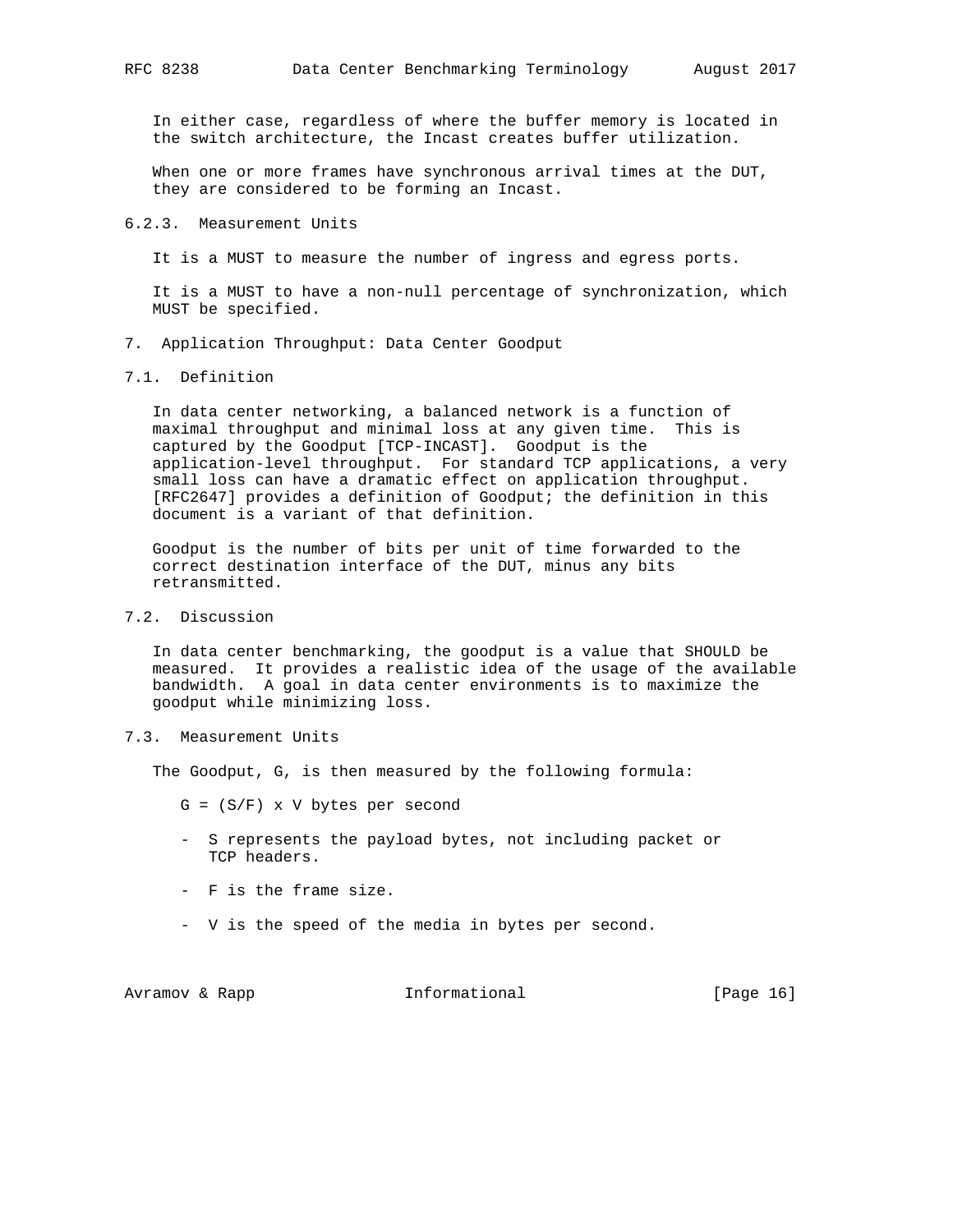Example: A TCP file transfer over HTTP on 10 GB/s media.

 The file cannot be transferred over Ethernet as a single continuous stream. It must be broken down into individual frames of 1500 B when the standard MTU is used. Each packet requires 20 B of IP header information and 20 B of TCP header information; therefore, 1460 B are available per packet for the file transfer. Linux-based systems are further limited to 1448 B, as they also carry a 12 B timestamp. Finally, in this example the date is transmitted over Ethernet, which adds 26 B of overhead per packet to 1500 B, increasing it to 1526 B.

G = 1460/1526 x 10 Gbit/s, which is 9.567 Gbit/s or 1.196 GB/s.

 Please note: This example does not take into consideration the additional Ethernet overhead, such as the interframe gap (a minimum of 96 bit times), nor does it account for collisions (which have a variable impact, depending on the network load).

 When conducting Goodput measurements, please document, in addition to the items listed in Section 4.1, the following information:

- The TCP stack used.
- OS versions.
- Network Interface Card (NIC) firmware version and model.

 For example, Windows TCP stacks and different Linux versions can influence TCP-based test results.

8. Security Considerations

 Benchmarking activities as described in this memo are limited to technology characterization using controlled stimuli in a laboratory environment, with dedicated address space and the constraints specified in the sections above.

 The benchmarking network topology will be an independent test setup and MUST NOT be connected to devices that may forward the test traffic into a production network or misroute traffic to the test management network.

 Further, benchmarking is performed on a "black-box" basis, relying solely on measurements observable external to the DUT.

Avramov & Rapp **Informational** [Page 17]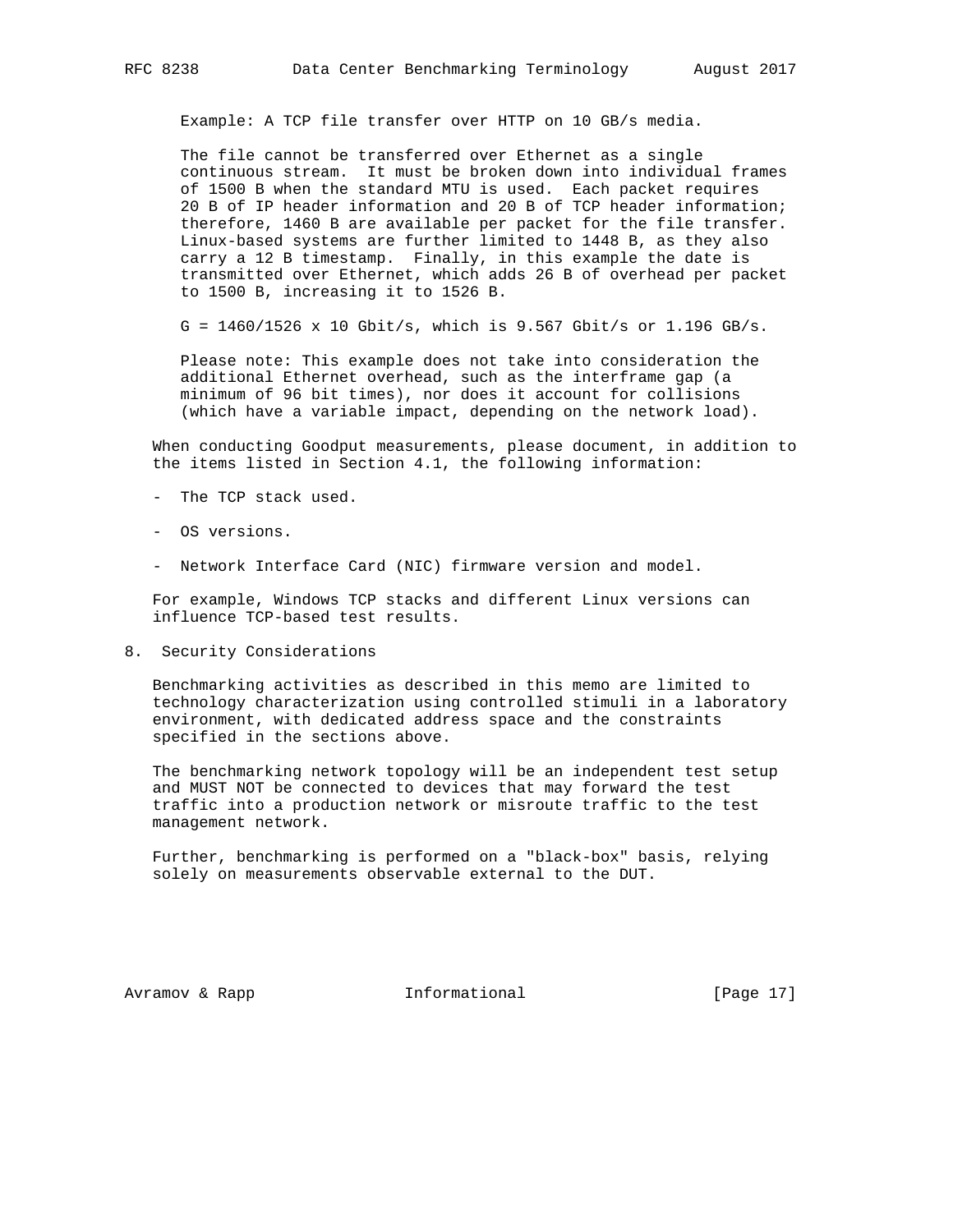Special capabilities SHOULD NOT exist in the DUT specifically for benchmarking purposes. Any implications for network security arising from the DUT SHOULD be identical in the lab and in production networks.

9. IANA Considerations

This document does not require any IANA actions.

- 10. References
- 10.1. Normative References
	- [RFC1242] Bradner, S., "Benchmarking Terminology for Network Interconnection Devices", RFC 1242, DOI 10.17487/RFC1242, July 1991, <https://www.rfc-editor.org/info/rfc1242>.
	- [RFC2119] Bradner, S., "Key words for use in RFCs to Indicate Requirement Levels", BCP 14, RFC 2119, DOI 10.17487/RFC2119, March 1997, <https://www.rfc-editor.org/info/rfc2119>.
	- [RFC2544] Bradner, S. and J. McQuaid, "Benchmarking Methodology for Network Interconnect Devices", RFC 2544, DOI 10.17487/RFC2544, March 1999, <https://www.rfc-editor.org/info/rfc2544>.
	- [RFC5481] Morton, A. and B. Claise, "Packet Delay Variation Applicability Statement", RFC 5481, DOI 10.17487/RFC5481, March 2009, <https://www.rfc-editor.org/info/rfc5481>.
	- [RFC8174] Leiba, B., "Ambiguity of Uppercase vs Lowercase in RFC 2119 Key Words", BCP 14, RFC 8174, DOI 10.17487/RFC8174, May 2017, <https://www.rfc-editor.org/info/rfc8174>.
	- [RFC8239] Avramov, L. and J. Rapp, "Data Center Benchmarking Methodology", RFC 8239, DOI 10.17487/RFC8239, August 2017, <https://www.rfc-editor.org/info/rfc8239>.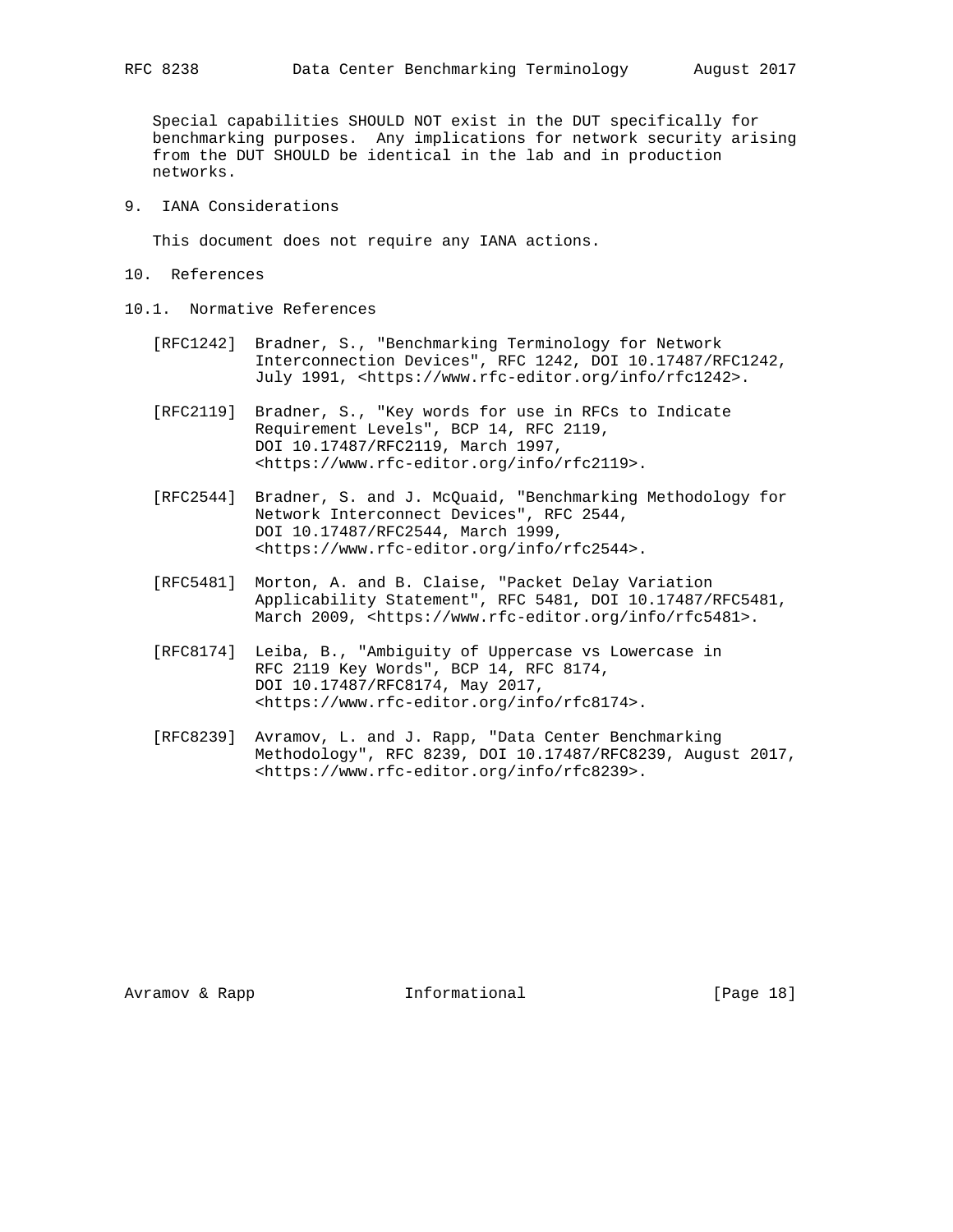# 10.2. Informative References

- [RFC2432] Dubray, K., "Terminology for IP Multicast Benchmarking", RFC 2432, DOI 10.17487/RFC2432, October 1998, <https://www.rfc-editor.org/info/rfc2432>.
- [RFC2647] Newman, D., "Benchmarking Terminology for Firewall Performance", RFC 2647, DOI 10.17487/RFC2647, August 1999, <https://www.rfc-editor.org/info/rfc2647>.
- [RFC2889] Mandeville, R. and J. Perser, "Benchmarking Methodology for LAN Switching Devices", RFC 2889, DOI 10.17487/RFC2889, August 2000, <https://www.rfc-editor.org/info/rfc2889>.
- [RFC3918] Stopp, D. and B. Hickman, "Methodology for IP Multicast Benchmarking", RFC 3918, DOI 10.17487/RFC3918, October 2004, <https://www.rfc-editor.org/info/rfc3918>.

[TCP-INCAST]

 Chen, Y., Griffith, R., Zats, D., Joseph, A., and R. Katz, "Understanding TCP Incast and Its Implications for Big Data Workloads", April 2012, <http://yanpeichen.com/ professional/usenixLoginIncastReady.pdf>.